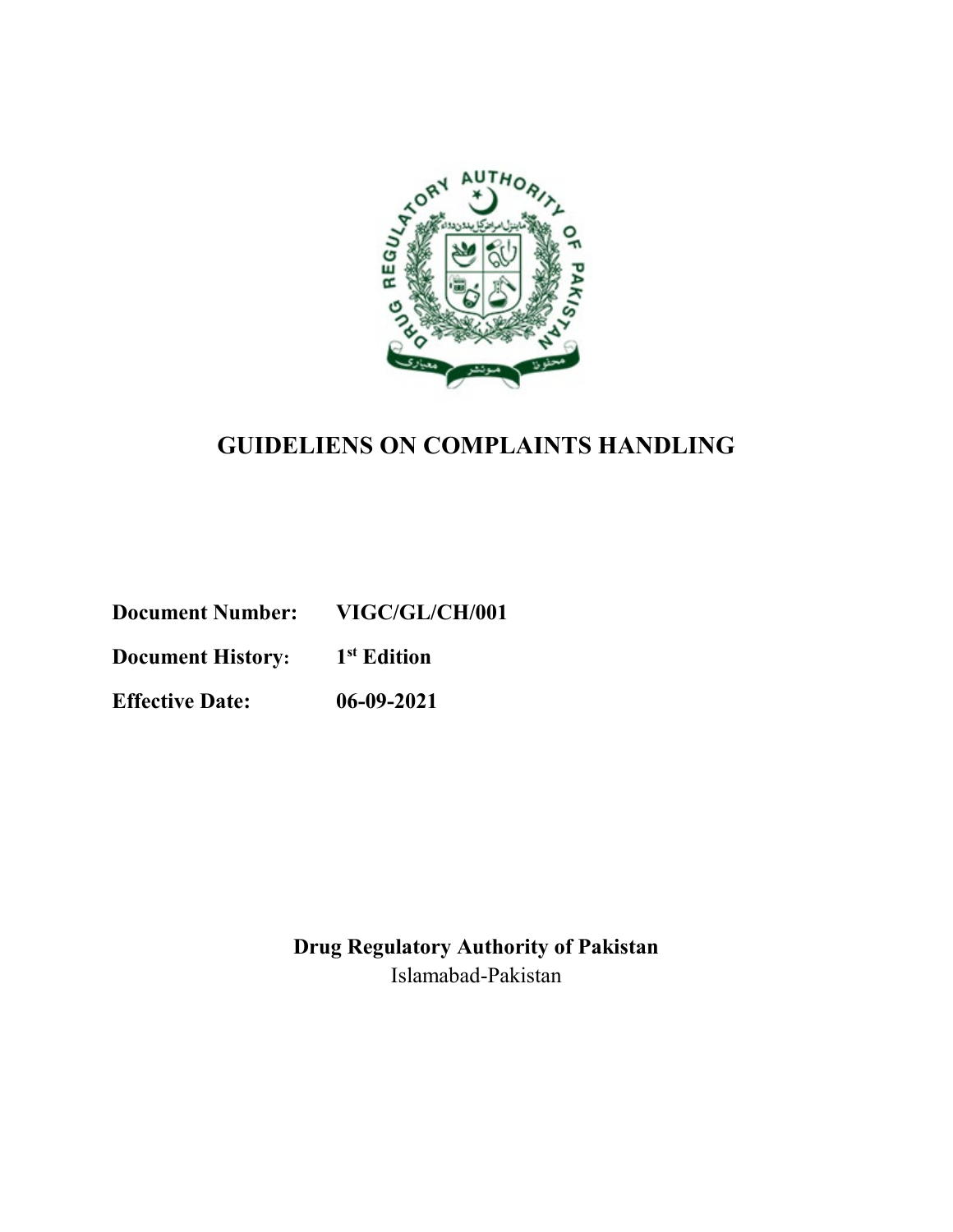

# <span id="page-1-0"></span>**1. HISTORY**

This is the first edition of this document.

# <span id="page-1-1"></span>**2. APPLICATION - Guideline for Regulators**

This document is applicable to general public who want to file a complaint regarding the matters related to DRAP.

# <span id="page-1-2"></span>**3. PURPOSE**

The complaints handling guideline is intended to describe the general mechanism for effectively handling the complaints filed by the public and their appropriate disposal. This document will also provide guidance to staff of DRAP for processing of complaints in transparent manner with a balanced approach and their appropriate disposal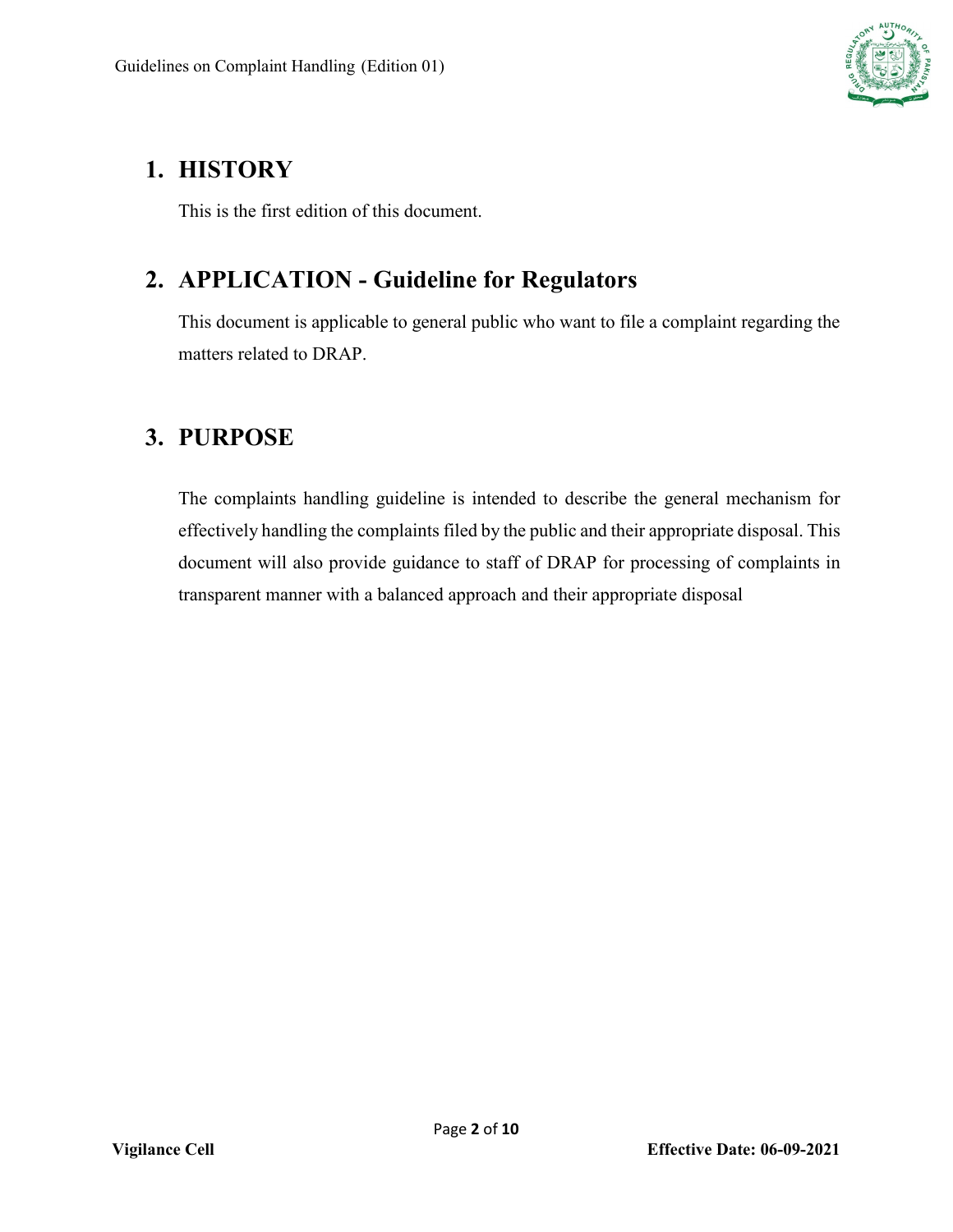

#### **Table of Contents**

|    | 6. GENERAL CONSIDERATION FOR COMPLAINT HANDLING  5 |  |
|----|----------------------------------------------------|--|
|    |                                                    |  |
| 8. |                                                    |  |
|    |                                                    |  |
|    |                                                    |  |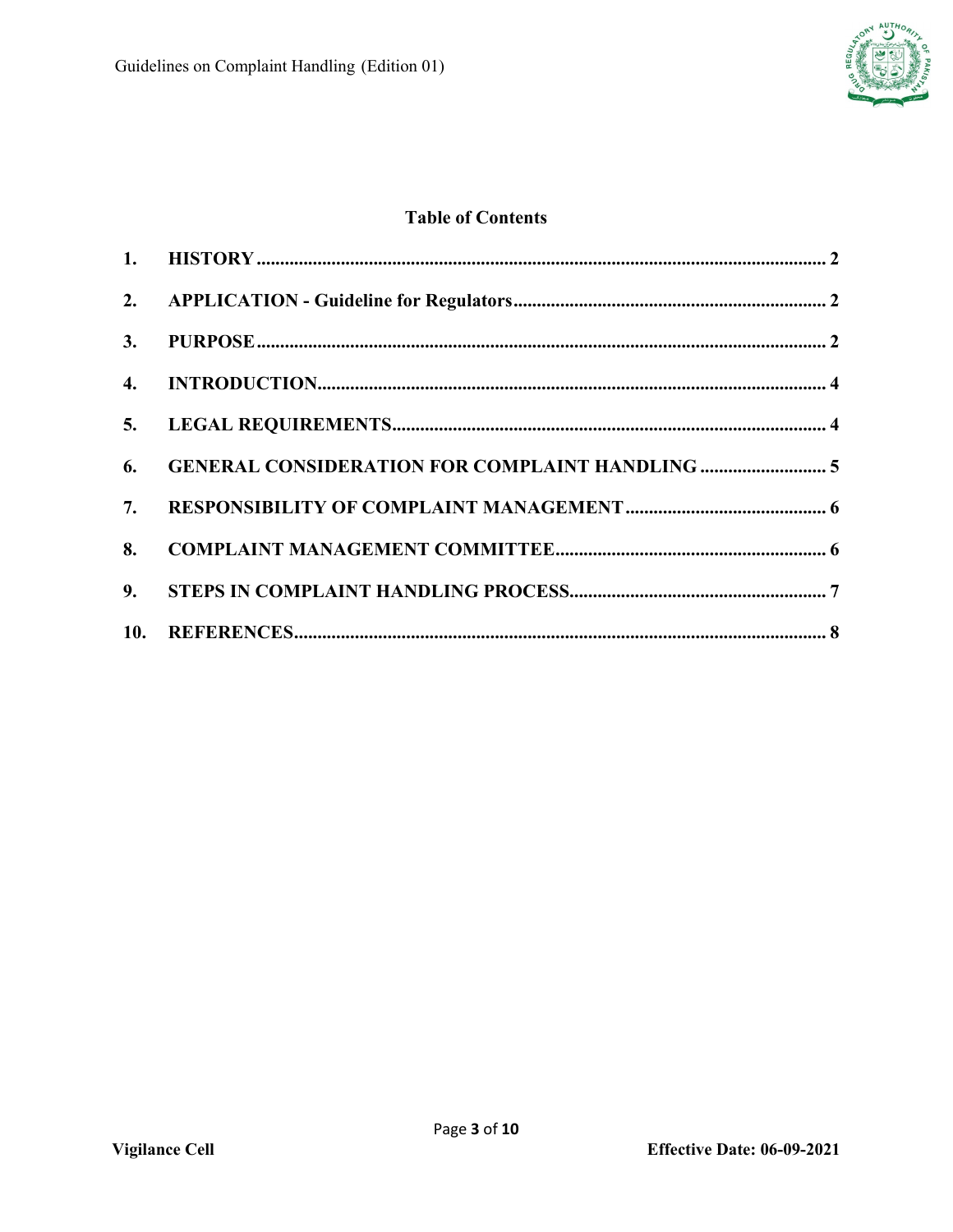

# <span id="page-3-0"></span>**4. INTRODUCTION**

- 4.1. Complaint handling is a predictable and necessary part of an organization. Errors, misunderstandings, dissatisfaction and unexpected problems occur almost in all administrative systems. Complaint handling can be effective in resolving a problem before it becomes worse, providing a remedy to person or entity who suffered disadvantage and nurturing good relations between organization and the public. Complaints also provide information about weaknesses in a system and its operational delivery faults, thus providing opportunity to management to review systems.
- 4.2. DRAP recognizes the importance of complaints management system as an effective tool for identifying the grey areas and taking corrective measures and is, therefore, committed to be fair, impartial and consistent when handling complaints.

# <span id="page-3-1"></span>**5. LEGAL REQUIREMENTS**

- 5.1. Under section 30 of the DRAP Act 2012:-
	- 5.1.1.Any aggrieved person may file a written complaint with the Authority against contravention of any provision of the DRAP Act-2012 or any law specified in Schedule-VI.
	- 5.1.2.The Authority shall, on receipt of a complaint cause it to be investigated as may be prescribed and provide an opportunity to the complainant as well as the person against whom such complaint has been made. The Authority may, on completion of investigation take any action as may be prescribed under DRAP Act-2012 or as the case may be subject to the provisions of any law specified in the Schedule-VI.
	- 5.1.3.User's Guidelines Manual of Pakistan Citizen's Portal (PCP) established under SCHEDULE II [Rule 3 (3)] of RULES OF BUSINESS 1973 (As amended up to  $8<sup>th</sup>$  October, 2020)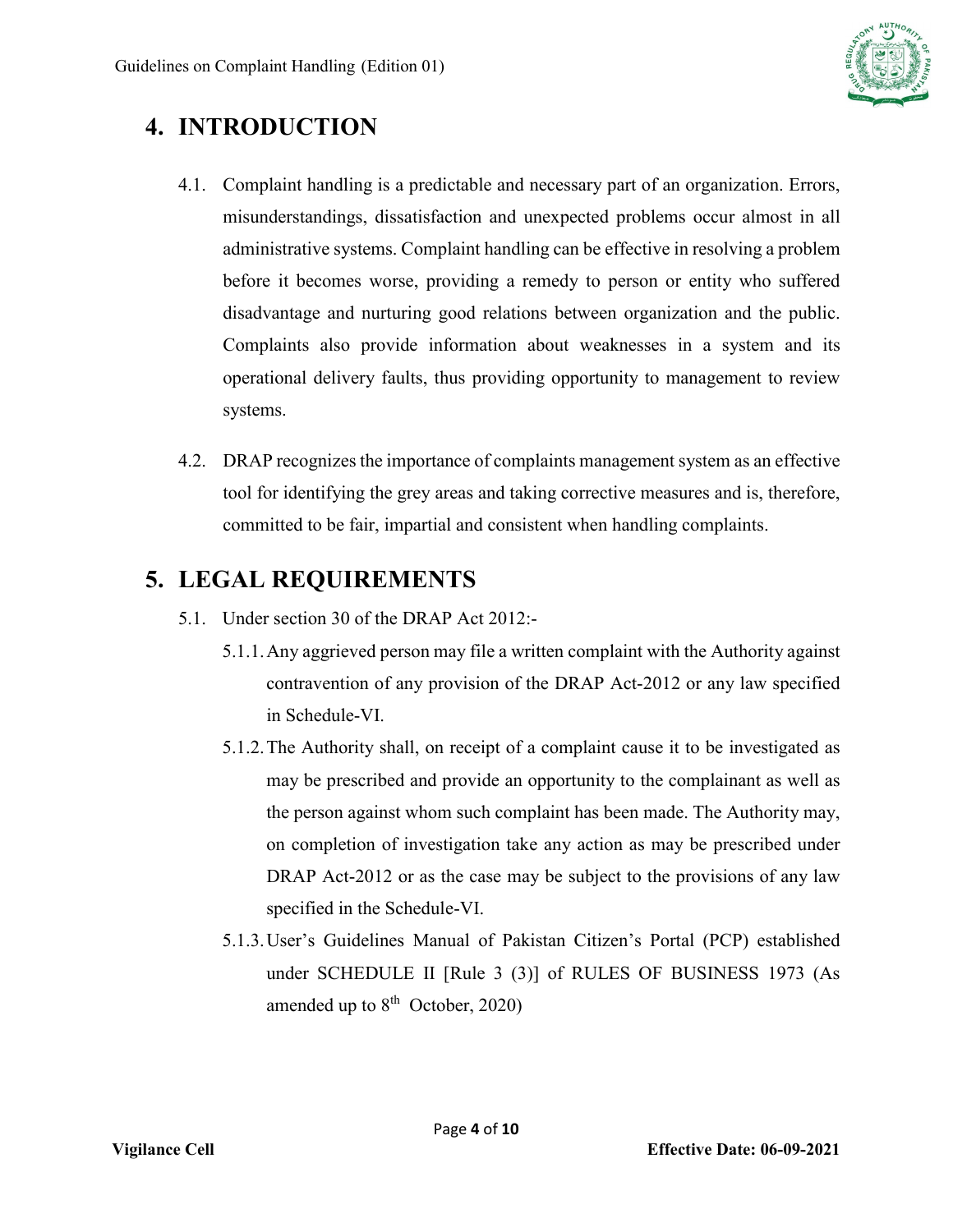

# <span id="page-4-0"></span>**6. GENERAL CONSIDERATION FOR COMPLAINT HANDLING**

- 6.1. Followings general aspect will be considered while complaints handling:-
	- 6.1.1.Complaints are dealt efficiently.
	- 6.1.2.Be encouraged and assured not suffer any adverse consequences from making a complaint.
	- 6.1.3.Complainants receive a timely and appropriate response.
	- 6.1.4.Complaints are properly investigated.
	- 6.1.5.Complainants are informed about outcome / action taken on the complaint.
	- 6.1.6.Corrective action is taken if necessary in the light of the outcome of a complaint.
	- 6.1.7.Complainants receive assistance to enable them to understand the procedure for handling complaints and guidance on where they may obtain such assistance.
	- 6.1.8.Complaint not supported with substantial evidences, specifically the ones against an employee, may not be entertained to conserve time, resources and dignity of the employee.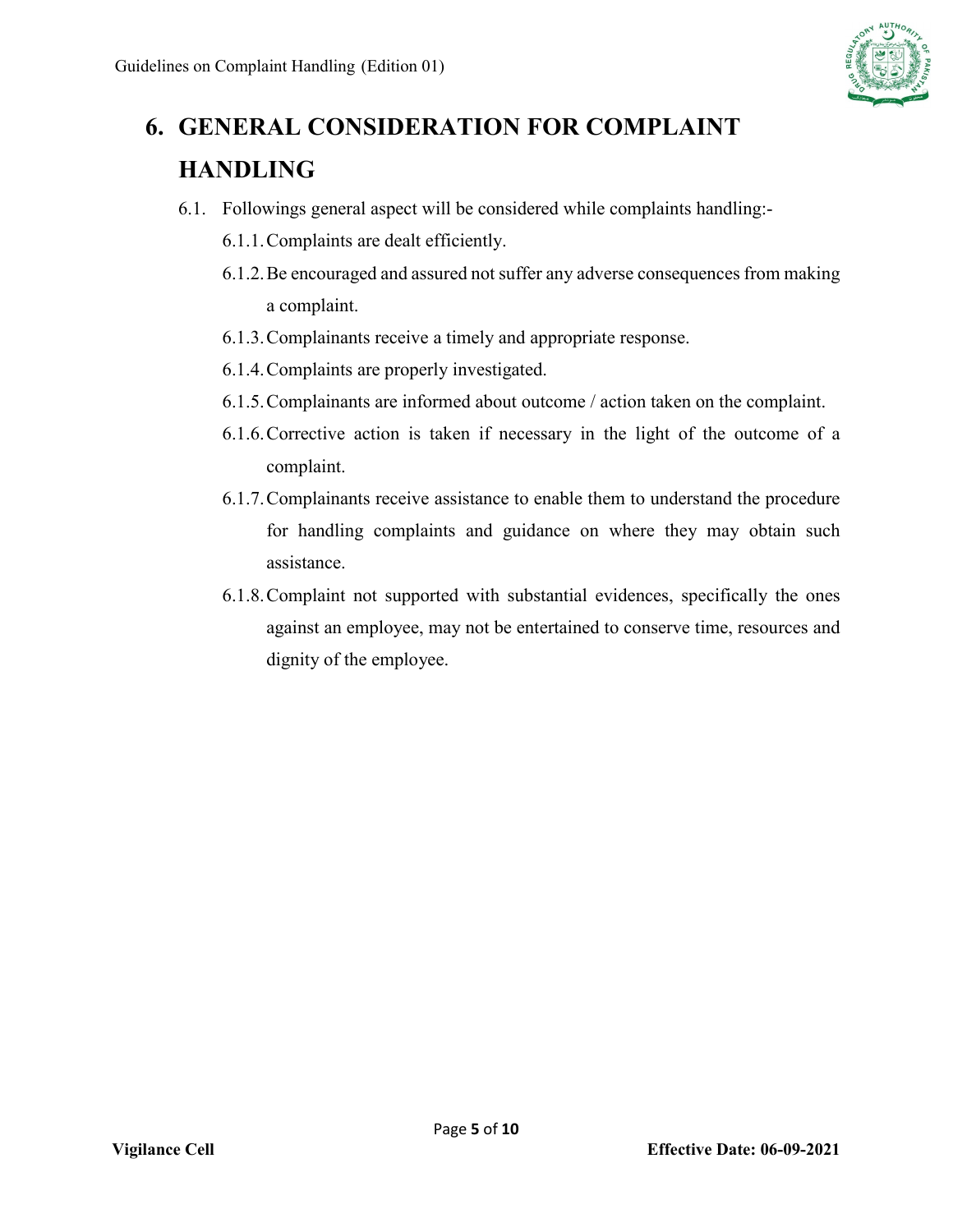

### <span id="page-5-0"></span>**7. RESPONSIBILITY OF COMPLAINT MANAGEMENT**

- 7.2. The Authority has established a dedicated section of vigilance cell under the ambit of office of the Chief Executive Officer, DRAP, which is responsible for managing the complaint handling system. The responsibilities of vigilance cell include followings:
	- 7.2.1.Promoting positive culture within the organization that values complaint handling to ensure a focused, strong and integrated complaint system.
	- 7.2.2.Integrating complaint information through coordination among all / relevant Divisions of DRAP and complainants for evaluation / analysis of existing procedures.
	- 7.2.3.Following up for redressal of complaints and identification of issues and weaknesses, in the system through the complaints and bring those to the attention of the Authority.
	- 7.2.4.Maintaining up to date information of complaint handling system and participation in complaints handling forums.

# <span id="page-5-1"></span>**8. COMPLAINT MANAGEMENT COMMITTEE**

8.1. A committee comprising of Director Admin, HR &Log, Deputy Director Vigilance Section, Deputy Director Legal Affairs and Director(s) of the concerned Division(s) is formed by the CEO DRAP. The meeting of the committee is convened as and when required. The committee carries out the trend analysis of complaints being received for identification of weak areas where improvement is required and recommends corrective action to competent authority.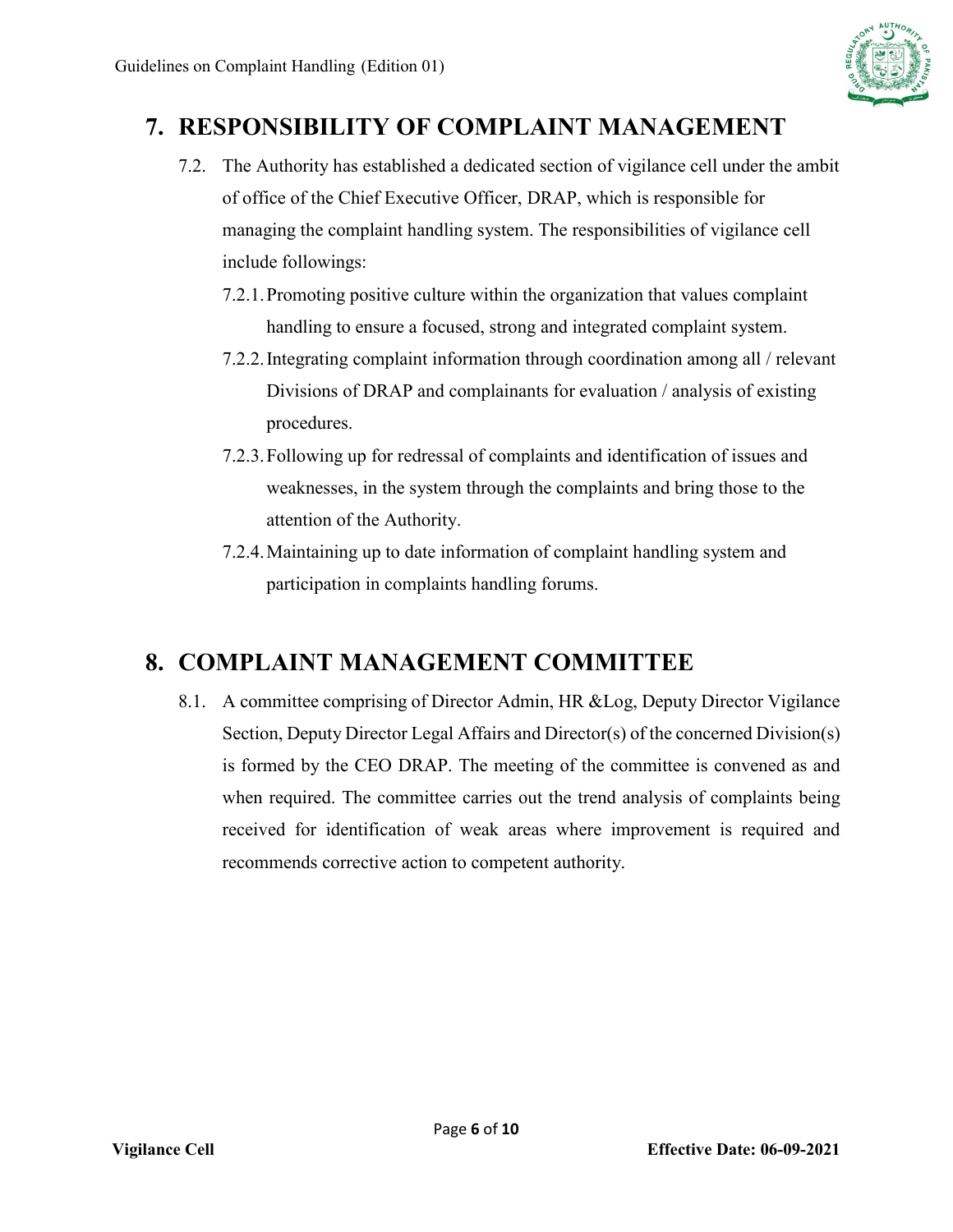

### <span id="page-6-0"></span>**9. STEPS IN COMPLAINT HANDLING PROCESS**

#### **9.1. Lodging of Complaint**

- 9.1.1.The complaint can be lodged through the following modes:
	- 9.1.1.1. Pakistan Citizen's Portal through its application.
	- 9.1.1.2. Complaint/Suggestion Boxes placed in premises of DRAP office.
	- 9.1.1.3. Email.
	- 9.1.1.4. Postal Services.
	- 9.1.1.5. Letter / Application
	- 9.1.1.6. Telephone / Call Centre
	- 9.1.1.7 Fax
	- 9.1.1.8. In-Person / Verbal
	- 9.1.1.9. Media / Social Media
- 9.1.2.All the relevant details of other sources like E-mail, contact numbers etc. are available at DRAP official website [\(www.dra.gov.pk\)](http://www.dra.gov.pk/). The complaints received from other offices of DRAP will also be forwarded to Vigilance Section of DRAP in Islamabad. Such complaints received from sources other than Pakistan Citizen's Portal will preferably be entered manually in Pakistan Citizen Portal and the complainant will be informed accordingly and is given the relevant information including track and tracing and tentative resolution timeline / status as per manual of Pakistan Citizen's Portal.
- 9.1.3.The complaints received from source other than Pakistan Citizen's Portal will only be entertained if correct details of complainant including complainant name, copy of CNIC, Mobile number and address are provided.

#### **9.2. Assessing and assigning**

- 9.2.1.The Vigilance cell will assess the nature of the complaint and accordingly:
	- 9.2.1.1. Forward the complaint to the focal person or any responsible officer of the relevant division.
	- 9.2.1.2. Prioritize the complaint and define a timeline. The relevant division(s) will be advised to respond within the timeframe.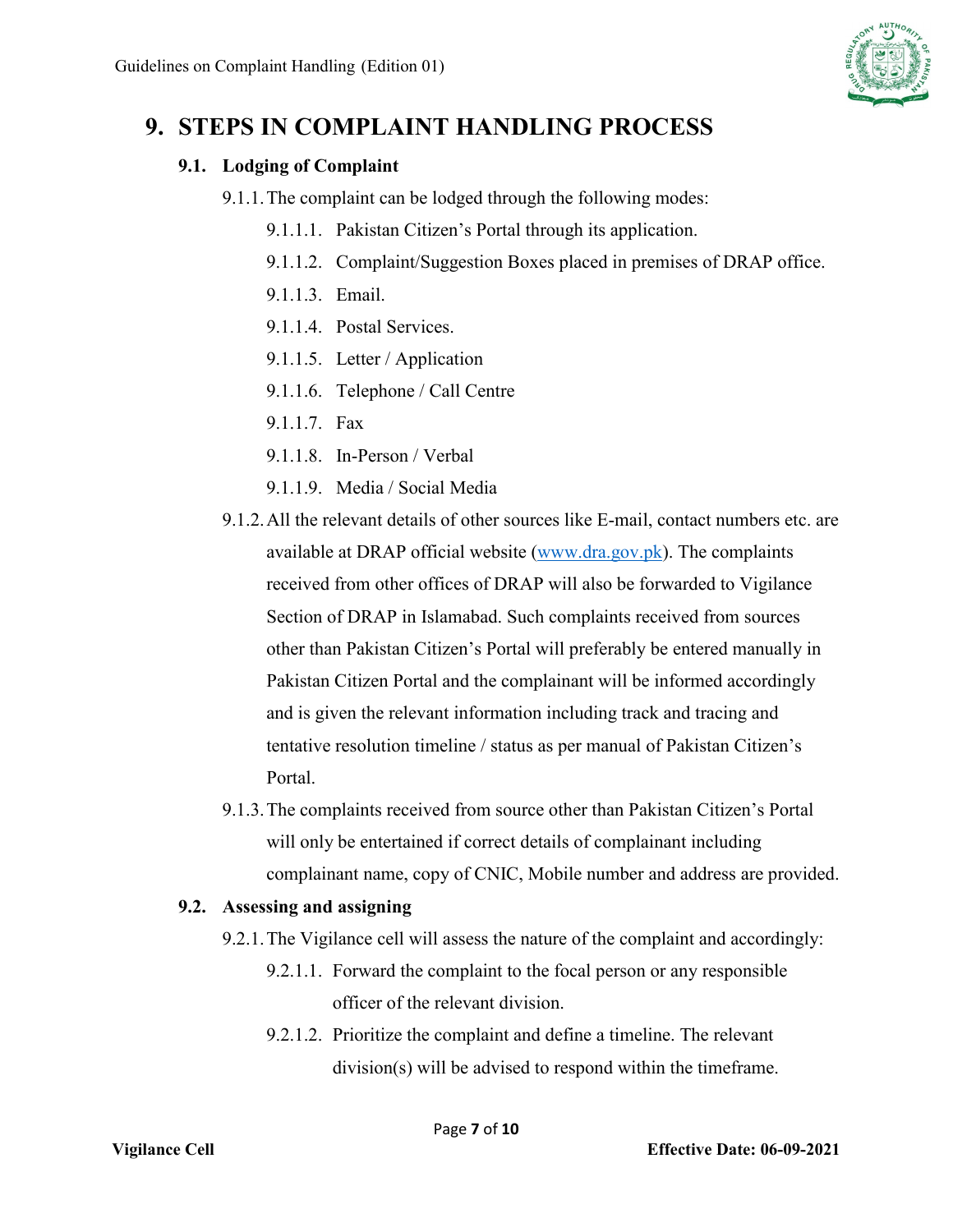

9.2.1.3. Provided that if any action/reply on the issue raised in the complaint was previously taken then the same may be conveyed to the complainant directly by the Vigilance Cell.

#### **9.3. Investigate**

9.3.1.The concerned officer of relevant division will investigate the matter in supervision of the senior officer. Investigation may involve evaluation/scrutiny of the relevant facts, records etc. to ascertain the factual position. Accordingly, an appropriate response/ action will be taken wherever required and intimated to the Vigilance Section.

#### **9.4. Communicate**

9.4.1.The vigilance cell will analyze the response. If the response is satisfactory and complete, it will be communicated to the complainant in prescribed format via Pakistan Citizen's Portal, post, telephone, e-mail etc.

#### **9.5. Follow-up**

9.5.1.Once the response is received by the complainant, they can inform the Authority by giving feedback. The complaints feedback may be forwarded to the concerned Division / competent authority for further evaluation if so required.

#### **9.6. Appellate Forum**

9.6.1.As per Section 30 (3) of DRAP Act-2012, appeals against the decisions of the Authority shall be referred to the Policy Board, which shall formulate an Appellate Board from among its members, who shall decide the case on merit.

### <span id="page-7-0"></span>**10. REFERENCES**

- **10.1.** DRAP ACT 2012
- **10.2.** Drug Act 1976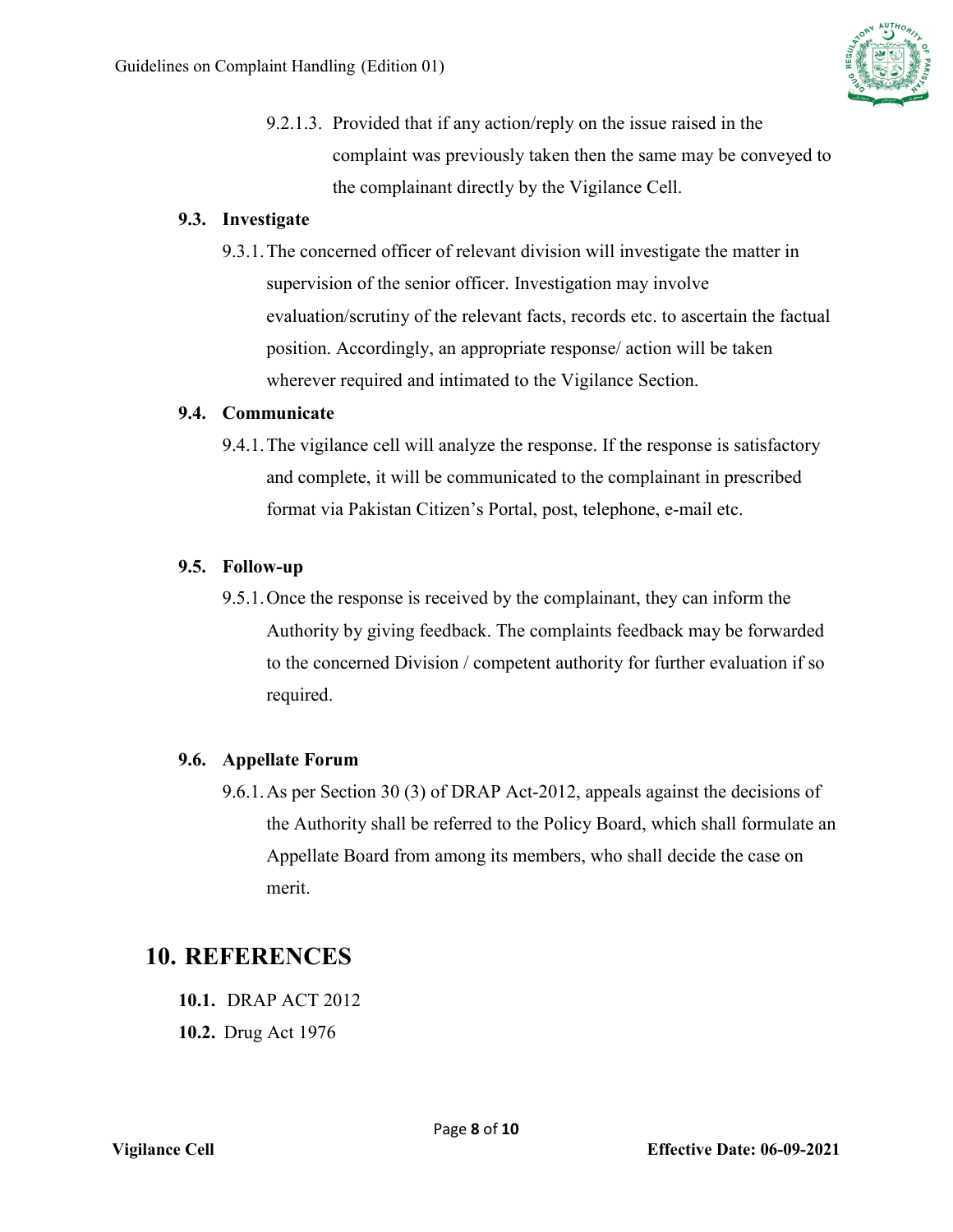

#### **ANNEXURE I**

| Document No: VIGC/GL/CH/001<br>DRUG REGULATORY AUTHORITY OF PAKISTAN (DRAP)             |  |  |  |  |
|-----------------------------------------------------------------------------------------|--|--|--|--|
|                                                                                         |  |  |  |  |
| <b>Complaint Lodging Form</b>                                                           |  |  |  |  |
|                                                                                         |  |  |  |  |
| <b>Complainant Name:</b>                                                                |  |  |  |  |
| Complainant CNIC:                                                                       |  |  |  |  |
| (please attach copy)                                                                    |  |  |  |  |
| Complainant Mobile #                                                                    |  |  |  |  |
|                                                                                         |  |  |  |  |
| <b>Complainant Address</b>                                                              |  |  |  |  |
|                                                                                         |  |  |  |  |
|                                                                                         |  |  |  |  |
| Subject / Title of Complaint:                                                           |  |  |  |  |
|                                                                                         |  |  |  |  |
|                                                                                         |  |  |  |  |
|                                                                                         |  |  |  |  |
|                                                                                         |  |  |  |  |
| Complaint Details / Contents: [Attach Document/Evidence Related to Complaint (if any)]: |  |  |  |  |
|                                                                                         |  |  |  |  |
|                                                                                         |  |  |  |  |
|                                                                                         |  |  |  |  |
|                                                                                         |  |  |  |  |
|                                                                                         |  |  |  |  |
|                                                                                         |  |  |  |  |
|                                                                                         |  |  |  |  |
|                                                                                         |  |  |  |  |
|                                                                                         |  |  |  |  |
|                                                                                         |  |  |  |  |
|                                                                                         |  |  |  |  |
|                                                                                         |  |  |  |  |
|                                                                                         |  |  |  |  |
|                                                                                         |  |  |  |  |
|                                                                                         |  |  |  |  |
|                                                                                         |  |  |  |  |
|                                                                                         |  |  |  |  |
| For Vigilance Section-DRAP Only:                                                        |  |  |  |  |
|                                                                                         |  |  |  |  |
| <b>Complaint Date and</b>                                                               |  |  |  |  |
| Tracking #                                                                              |  |  |  |  |